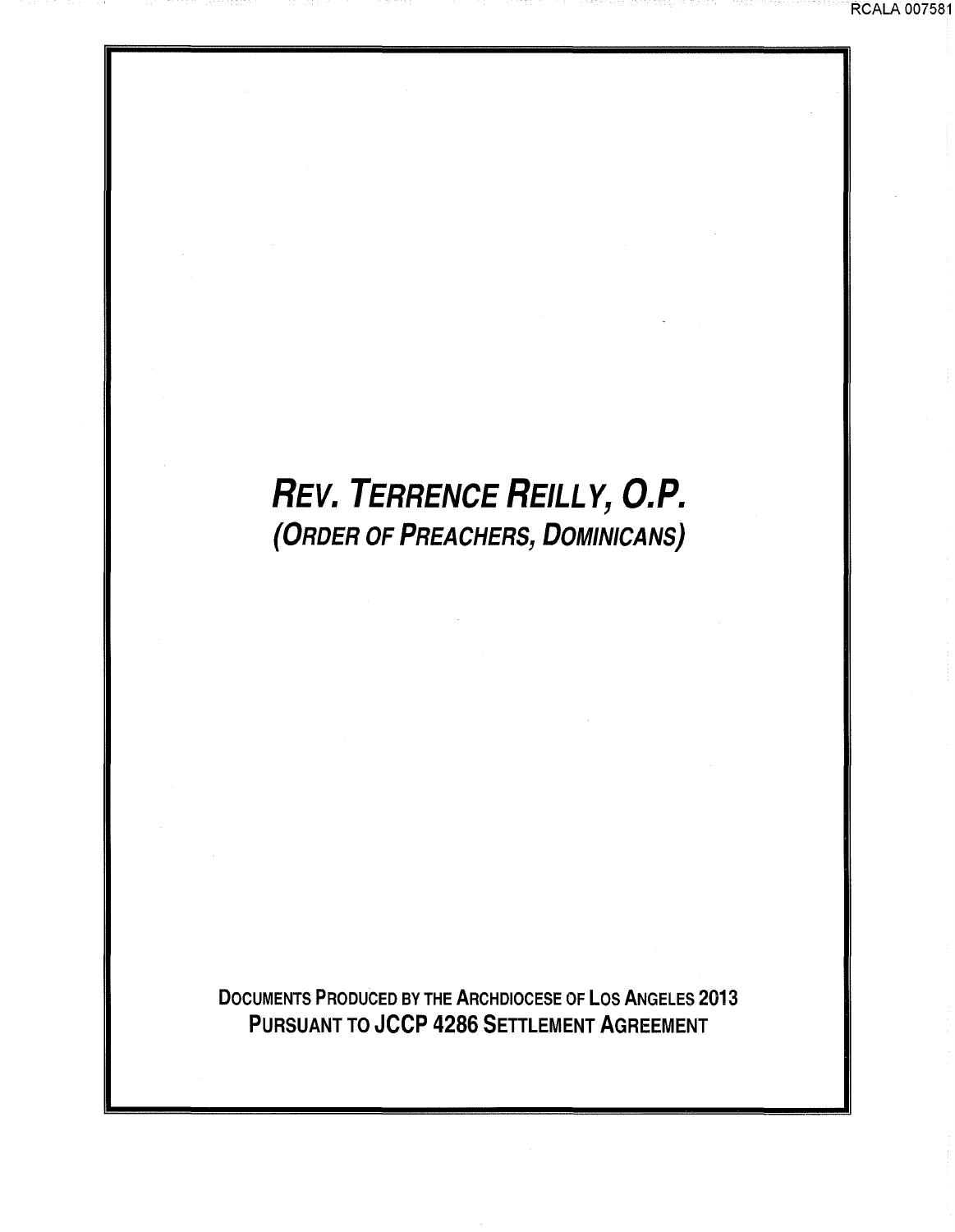RCALA 007582

Confirmed "REDACTED" At Dominic Church Confirmed & REDACTED<br>petrols office :<br>4. Serence Reilly O.P. ord

RCALAC San Trancesco

-Coach -Coach<br>- Teacher<br>- Teacher 1erence Reilly <sup>011</sup>.<br>- Coach<br>- Teacher 1972 records Daniel<br>Clergy Misconduct **Clergy** Misconduct

Suspected Child Abuse Report Case: <sup>REDACTED</sup> /Reilly

Name:

REDACTED

Birth: REDACTED

Initial call: March 21, 2002, 1:24 pm March 26, 2002, 5:30 pm

Interview: Interviewers: April 12, 2002 REDACTED

Place: ACC Conference Room 11<sup>th</sup> Floor Los Angeles, CA

Suspected child abuser.

Fr. Reilly (at Daniel Murphy 1972)  $\overline{\mathcal{L}}$ REDACTED

Phone contact: "Doesn't want to get the priest in trouble after forgiving him." Message given to receptionist. (3/21/02) "Wants to think about an interview when in  $L.A."$  (3/26/02)

Conversation with REDACTED

REDACTED is a 46 year old male who requested an interview to tell his story of abuse by a Father Reilly. He wanted to make known that he has had a spiritual conversion over the years since the incident. There was a period of drug and alcohol abuse as well as poor relationships and irresponsibility.  $\sum_{n=0}^{\infty}$  is presently happily married for 14 years. He values his spirituality and puts this incident into such a perspective.

35982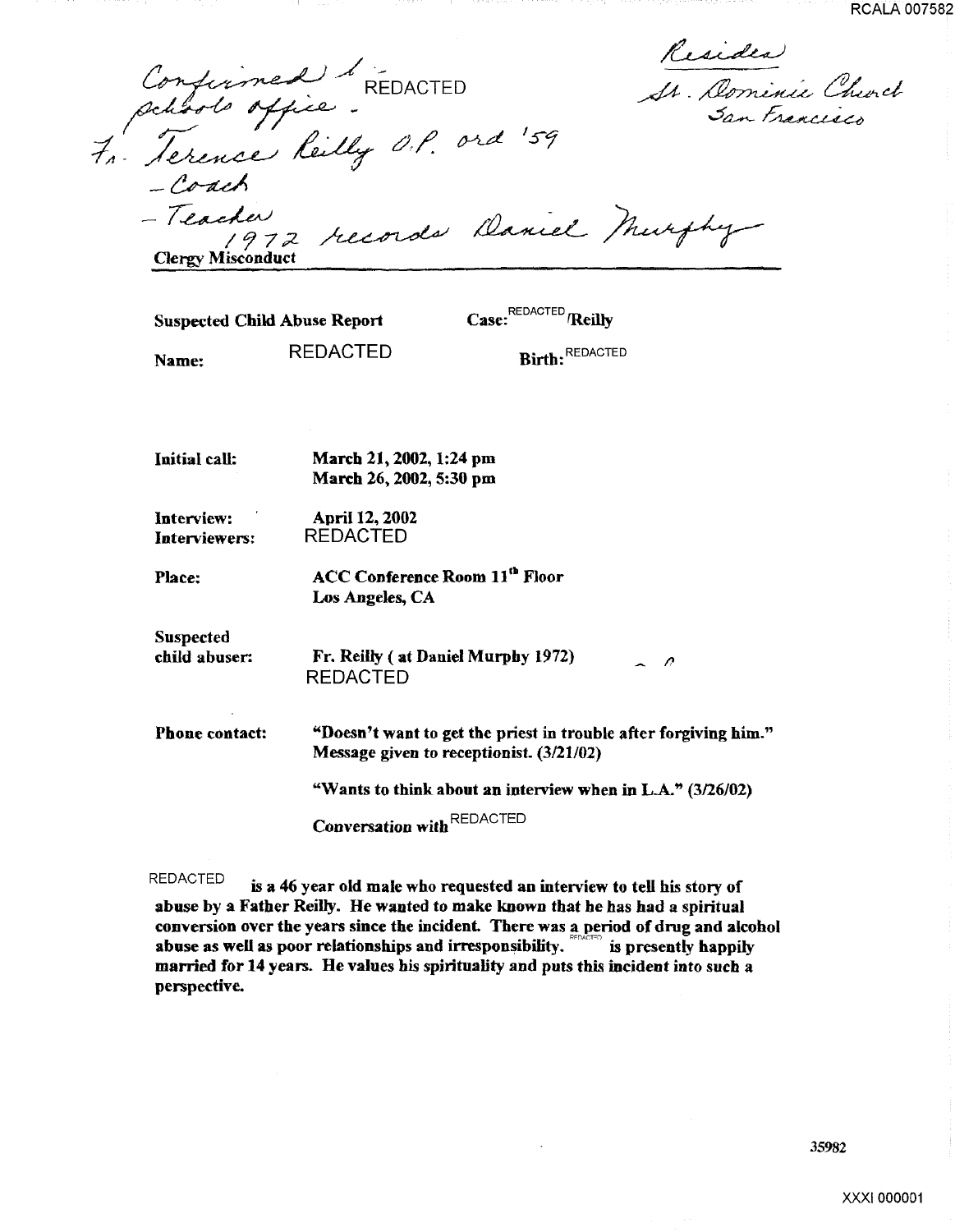He said that he had met with Fr. Reilly about 15 years ago and forgiven him. At the time he last saw Fr. Reilly he was Dean of Religion at a University in Washington State.

## Background:

 $REDACTED$  reported that he was 16 years old and about 6 feet 2 inches tall playing basketball at St. Monica's High School in Santa Monica, CA. He had friends who attended Daniel Murphy High School. The Junior Varsity coach at Daniel Murphy was Fr. Reilly whom he had met. He was thinking about maybe transferring to Daniel Murphy but felt ambivalent because he liked playing basketball against his friends. Fr. Reilly was interested in his transferring to Daniel Murphy.

## The Sexually Abusive Incident:

Fr. Reilly invited REDACTED to talk about basketball and to play poker. Fr. Reilly took REDACTED to his bedroom in Fr. Reilly's residence. In playing the game of cards, REDACTED felt that Fr. Reilly let him win each hand. He won a lot ofmoney. Fr. Reilly "lost \$100". "I'd never played poker before."

"He enticed me by giving me Coke and Bourbon .•. drink after drink. I was late going through puberty." Fr. Reilly said "Let me show you an exercise to strengthen your jumping ability. Take off your pants ... take off your underwear. Then he put his hands on my testicles. Now flex your legs strong. Your testicles will rise. I kept doing this until I passed out from the alcohol."

"I don't know what happened while I was out. Later, he woke me up and I went home. In the morning when I woke up to go to school I was drunk. I didn't want my parents to know I was drunk so I got in the car and drove around to the next street. I thought I'd sleep it off for a few classes, I was still drunk, maybe 'til noon. I was still dmnk. .. I'IJ sleep 'til I go home. I decided not to transfer to Daniel Murphy."

"When I was a Senior, Fr. Reilly said he bad contacts and he could help me get a scholarship. We took the train to Northern Arizona University so the coaches could see me play with other players. Nothing happened on the trip."

REDACTED

does not believe that be needs counseling.

35983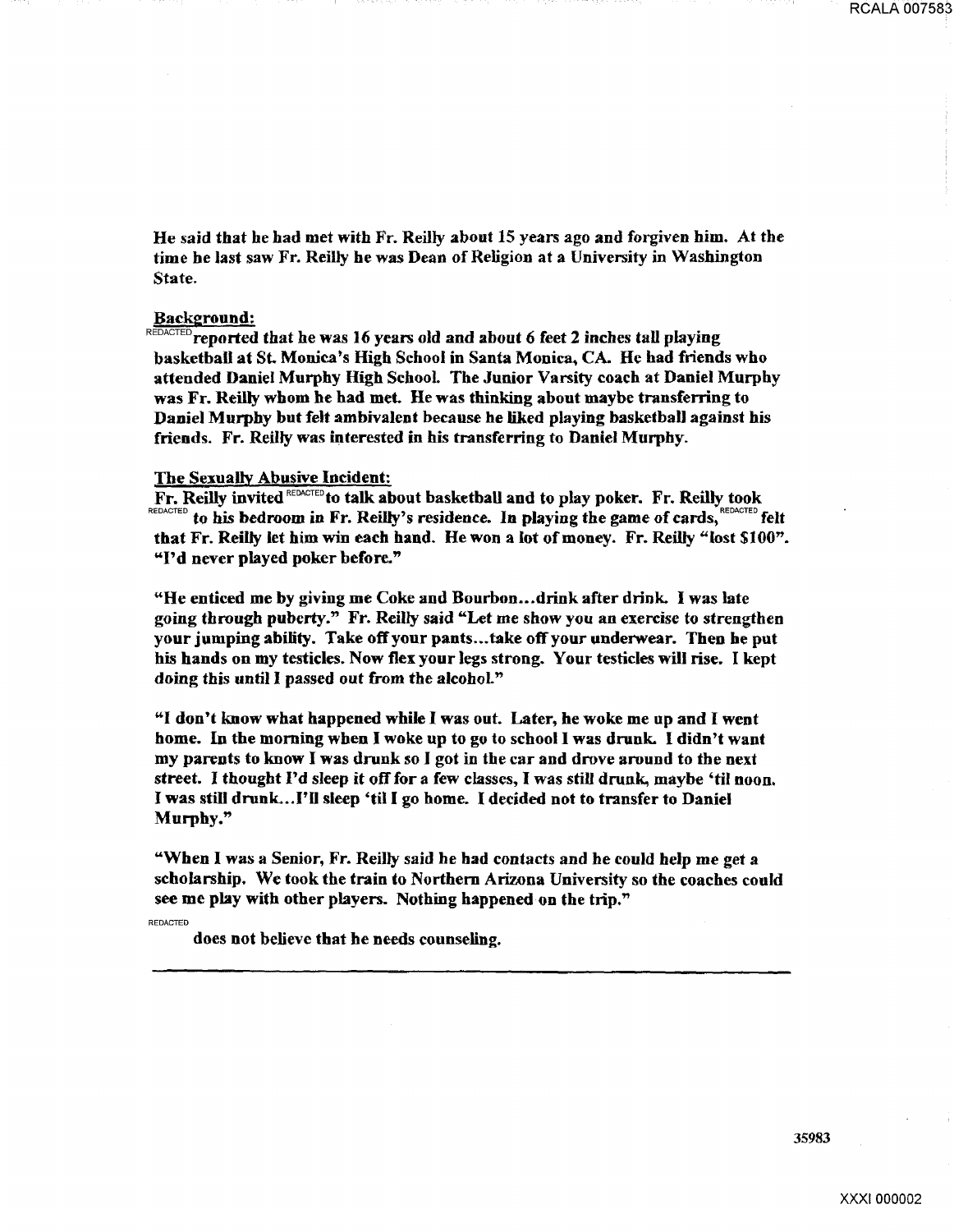RCALA 007584

Next step:

1. Identify the Religious Community and inform the Provincial Superior of this incident so they can take responsibility.

2. Give Msgr. Cox the report.

Submitted by REDACTED